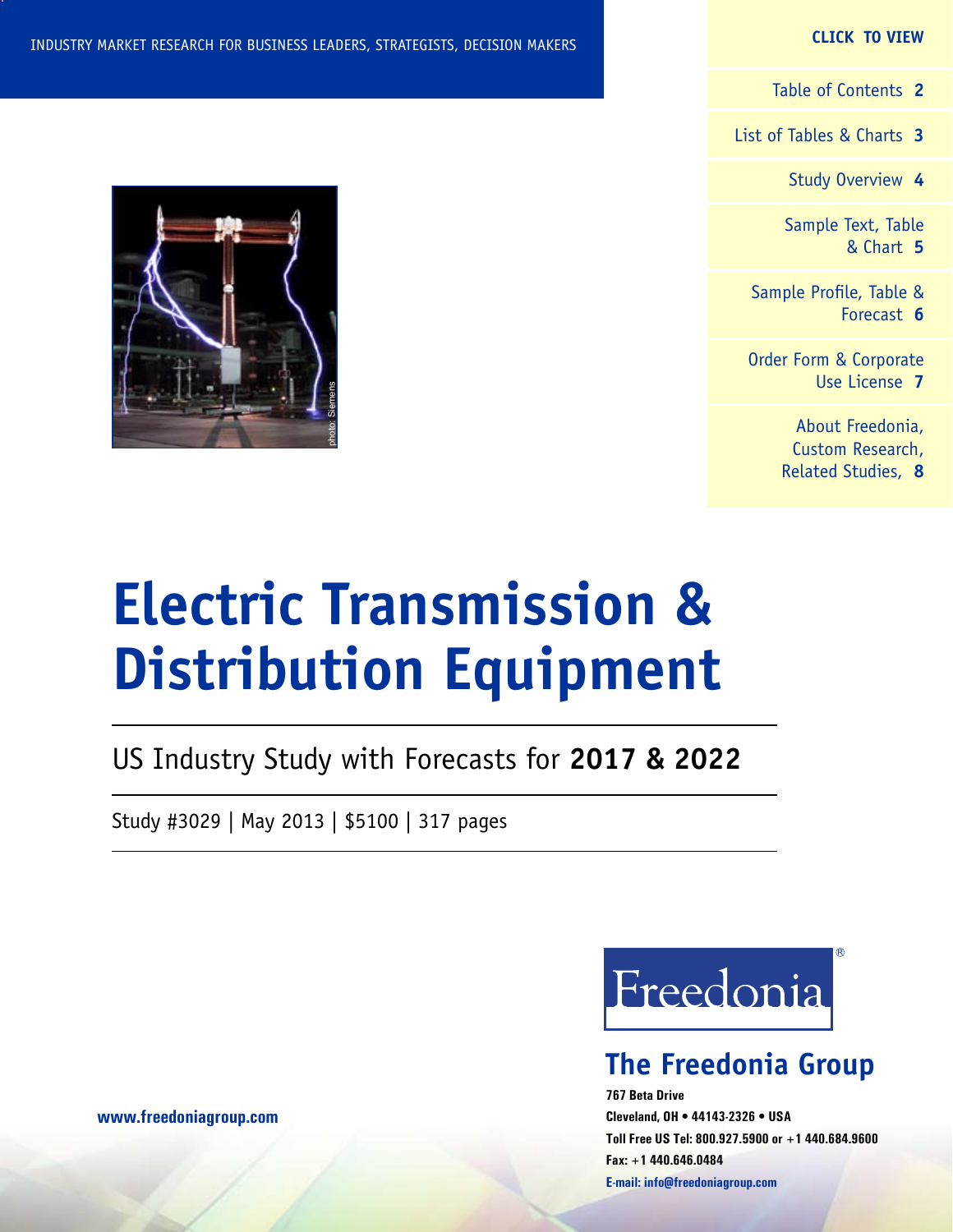## **Electric Transmission & Distribution Equipment**

US Industry Study with Forecasts for *2017 & 2022*

# Freedonia

## <span id="page-1-0"></span>**Table of Contents**

## Executive Summary

### Market EnvironmenT

| Electricity Generation  16      |
|---------------------------------|
|                                 |
|                                 |
| Electric Generating Capacity 21 |
| Electric Power Transmission     |
|                                 |
|                                 |
| Electric Power Equipment 28     |
| Historical Market Trends30      |
|                                 |
| International Environment37     |
|                                 |
|                                 |
|                                 |
|                                 |

### REGULATIONS & TECHNOLOGY

| Electric Utility Deregulation 51             |
|----------------------------------------------|
| Wholesale Deregulation 51                    |
| Retail Deregulation54                        |
| Growth of Distributed Generation58           |
|                                              |
| Renewable Energy Portfolio Standards61       |
| Impact on Electric Power Transmission        |
| & Distribution Equipment Markets65           |
|                                              |
|                                              |
|                                              |
|                                              |
| Arc-Fault Circuit Interrupters75             |
| Amorphous Core Transformers 76               |
| New Transformer Core Shapes77                |
| Variable Frequency Transformers78            |
| Sulfur Hexafluoride Emissions Reductions  79 |
| High Temperature Superconducting             |
|                                              |
|                                              |

## PRODUCTS

General .....................................................83

| Switchgear & Switchboard Apparatus 86    |  |
|------------------------------------------|--|
| Low Voltage Switchgear90                 |  |
| Metal-Clad & Metal-Enclosed Switchgear93 |  |
| Molded Case Circuit Breakers 95          |  |
| Construction MCCBs 98                    |  |
| Transportation, Electronic,              |  |
|                                          |  |
| Power Circuit Breakers  101              |  |
| Power Switching Equipment  104           |  |
| Fuses & Fuse Equipment  106              |  |
|                                          |  |
| Switchgear Relays 112                    |  |
|                                          |  |
| Control Panels  117                      |  |
| High Voltage Fuses & Links 117           |  |
| All Other Types  118                     |  |
|                                          |  |
|                                          |  |
|                                          |  |
|                                          |  |
| Three-Phase & Other 136                  |  |
|                                          |  |
| High Intensity Discharge Ballasts  139   |  |
| Instrument Transformers 141              |  |
| Other Specialty Transformers 142         |  |
|                                          |  |
| Other Transformers & Parts 145           |  |
| Pole & Transmission Line Hardware  147   |  |
|                                          |  |
| Demand by Technology 152                 |  |
|                                          |  |

### MARKETS

| Electric Utility Outlook  159           |  |
|-----------------------------------------|--|
| <b>Electric Power Transmission</b>      |  |
| & Distribution Equipment 162            |  |
| Industrial & Nonutility Generators  166 |  |
| Manufacturing & Nonutility              |  |
| Generation Outlook 166                  |  |
| Electric Power Transmission             |  |
| & Distribution Equipment 171            |  |
|                                         |  |
| Commercial Sector Outlook 176           |  |
| Electric Power Transmission             |  |
| & Distribution Equipment 178            |  |
|                                         |  |
| Residential Sector Outlook  182         |  |
| Electric Power Transmission             |  |
| & Distribution Equipment 185            |  |

Government & Institutions ......................... 188 Government & Institutions Outlook .......... 189 Electric Power Transmission & Distribution Equipment...................... 191

### INDUSTRY STRUCTURE

| Marketing & Distribution 208 |  |
|------------------------------|--|
|                              |  |
| Mergers & Acquisitions 214   |  |

### Company Profiles

| Actuant Corporation  224                |  |
|-----------------------------------------|--|
|                                         |  |
| American Superconductor  228            |  |
|                                         |  |
|                                         |  |
| Carling Technologies 235                |  |
|                                         |  |
|                                         |  |
|                                         |  |
| Electro-Mechanical Corporation  249     |  |
|                                         |  |
|                                         |  |
| Hammond Power Solutions  260            |  |
|                                         |  |
|                                         |  |
| Hubbell Incorporated 267                |  |
|                                         |  |
|                                         |  |
|                                         |  |
| Littelfuse Incorporated  277            |  |
|                                         |  |
|                                         |  |
|                                         |  |
| Panasonic Corporation  285              |  |
|                                         |  |
| Royal Philips Electronics  289          |  |
|                                         |  |
|                                         |  |
|                                         |  |
|                                         |  |
|                                         |  |
|                                         |  |
|                                         |  |
| Other Companies Mentioned in Study  313 |  |
|                                         |  |

## **Page 2 [Order now, click here!](#page-6-0)**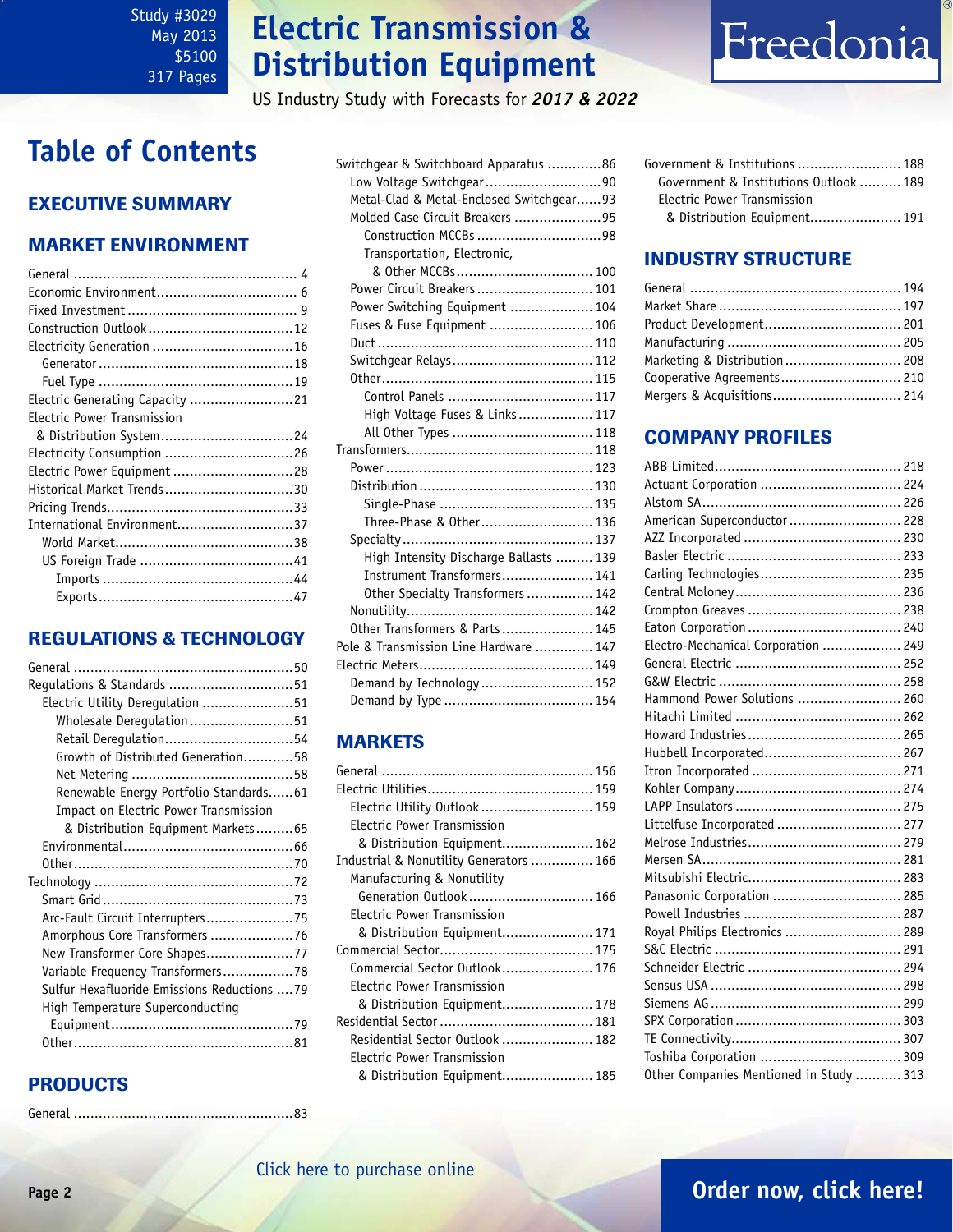## **Electric Transmission & Distribution Equipment**

US Industry Study with Forecasts for *2017 & 2022*

# Freedonia

## <span id="page-2-0"></span>**List of Tables/Charts**

### Executive Summary

|--|--|

#### Market EnvironmenT

| 1    | Macroeconomic Indicators  9                   |
|------|-----------------------------------------------|
| 2    | Nonresidential Fixed Investment               |
|      |                                               |
|      | 3 Construction Expenditures  16               |
|      | 4 Electricity Generation by                   |
|      | Generator & Fuel Type 17                      |
| 5    | Electric Generating Capacity23                |
| Cht. | Electric Power Transmission                   |
|      | & Distribution System25                       |
| 6    | Electricity Demand by End User 27             |
| 7    | Electric Power Equipment Demand30             |
| 8    | Electric Transmission & Distribution          |
|      | Equipment Market, 2002-2012 32                |
|      | Cht Electric Transmission & Distribution      |
|      | Equipment Market, 2002-2012 33                |
|      | 9 Electric Transmission & Distribution        |
|      | Equipment Pricing Deflators36                 |
|      | Cht Electric Transmission & Distribution      |
|      | <b>Equipment Pricing</b>                      |
|      | Patterns, 2002-202236                         |
|      | 10 World Electric Transmission & Distribution |
|      | Equipment Demand 41                           |
| 11   | International Trade in Electric Transmission  |
|      | & Distribution Equipment44                    |
|      | 12 US Electric Transmission & Distribution    |
|      | Equipment Imports by Source 46                |
|      | Cht US Electric Transmission & Distribution   |
|      | Equipment Imports by Source, 201247           |
|      | 13 US Electric Transmission & Distribution    |
|      | Equipment Exports by Destination 48           |
|      | Cht US Electric Transmission &                |
|      | Distribution Equipment                        |
|      | Exports by Destination, 201249                |

#### REGULATIONS & TECHNOLOGY

| Cht Status of Retail Electric Utility   |  |
|-----------------------------------------|--|
| Derequlation, 2012 57                   |  |
| 1 Overview of State Renewable           |  |
| Energy Portfolio Standards64            |  |
| Cht Net Metering Customers, 2002-201261 |  |

#### **PRODUCTS**

|     | 1 Electric Transmission & Distribution<br>Equipment Supply & Demand 85 |
|-----|------------------------------------------------------------------------|
| Cht | Electric Transmission &                                                |
|     | Distribution Equipment Demand                                          |
|     | by Type, 2002-2022 86                                                  |
|     | 2 Switchgear & Switchboard Apparatus                                   |
|     | Supply & Demand89                                                      |
|     | Cht Switchgear & Switchboard Apparatus                                 |
|     | Demand by Type, 201290                                                 |
| 3   | Low Voltage Switchgear                                                 |
|     | Supply & Demand92                                                      |
| 4   | Metal-Clad & Metal-Enclosed                                            |
|     | Switchgear Supply & Demand95                                           |
| 5   | Molded Case Circuit Breaker                                            |
|     |                                                                        |
| 6   | <b>Construction-Related Molded Case</b>                                |
|     | Circuit Breaker Demand 100                                             |
| 7   | Power Circuit Breaker Supply & Demand. 104                             |
| 8   | Power Switching Equipment                                              |
|     | Supply & Demand 106                                                    |
|     | 9 Fuse & Fuse Equipment                                                |
|     | Supply & Demand 110                                                    |
| 10  | Duct Supply & Demand 112                                               |
| 11  | Switchgear Relay Supply & Demand 115                                   |
| 12  | Other Switchgear Supply & Demand 116                                   |
| 13  | Transformer Supply & Demand  122                                       |
| Cht | Transformer Demand by Type, 2012  123                                  |
| 14  | Power Transformer Supply & Demand  127                                 |
| 15  | Distribution Transformer                                               |
|     | Supply & Demand 135                                                    |
| 16  | Specialty Transformer Supply & Demand. 139                             |
| 17  | Nonutility Transformer                                                 |
|     | Supply & Demand 144                                                    |
| 18  | Other Transformer & Part                                               |
|     | Supply & Demand 146                                                    |
| 19  | Pole & Transmission Line Hardware                                      |
|     | Supply & Demand 149                                                    |
|     | 20 Electric Meter Supply & Demand  152                                 |

#### MARKETS

1 Electric Transmission & Distribution Equipment Demand by Market........... 158 Cht Electric Transmission & Distribution Equipment Demand by Market, 2002-2022.......................... 158 2 Electric Utility Indicators .................... 162

| 3 Electric Utility Market for                    |
|--------------------------------------------------|
| Electric Transmission &                          |
| Distribution Equipment 165                       |
| Cht Electric Utility Market for Electric         |
| Transmission & Distribution                      |
| Equipment by Type, 2002-2022  165                |
| 4 Industrial & Nonutility Generator              |
| Sector Indicators  171                           |
| 5 Industrial & Nonutility Generator              |
| Market for Electric Transmission                 |
| & Distribution Equipment 174                     |
| Cht Industrial & Nonutility Generation           |
| Market for Electric Transmission                 |
| & Distribution Equipment                         |
| by Type, 2002-2022  175                          |
|                                                  |
| 7 Commercial Market for Electric Transmission    |
| & Distribution Equipment 180                     |
| Cht, Commercial Market for Electric              |
| Transmission & Distribution                      |
| Equipment by Type, 2002-2022  181                |
| 8 Residential Indicators  185                    |
| 9 Residential Market for Electric Transmission   |
| & Distribution Equipment 187                     |
| Cht Residential Market for Electric Transmission |
| & Distribution Equipment                         |
| by Type, 2002-2022  188                          |
| 10 Government Expenditures & Investment. 190     |
| 11 Government & Institutional                    |
| Market for Electric Transmission                 |
| & Distribution Equipment 192                     |
| Cht Government & Institutional Market            |
| for Electric Transmission & Distribution         |
| Equipment by Type, 2002-2022  193                |

#### INDUSTRY STRUCTURE

| 1 Electric Transmission & Distribution     |
|--------------------------------------------|
| Equipment Sales by Company, 2012  196      |
| Cht Electric Transmission & Distribution   |
| Equipment US Market Share                  |
| by Company, 2012 198                       |
| 2 Capital Spending Patterns: Selected      |
| Electric Transmission & Distribution       |
| Equipment Manufacturers  207               |
| 3 Selected Cooperative Agreements 212      |
| 4 Selected Acquisitions & Divestitures 216 |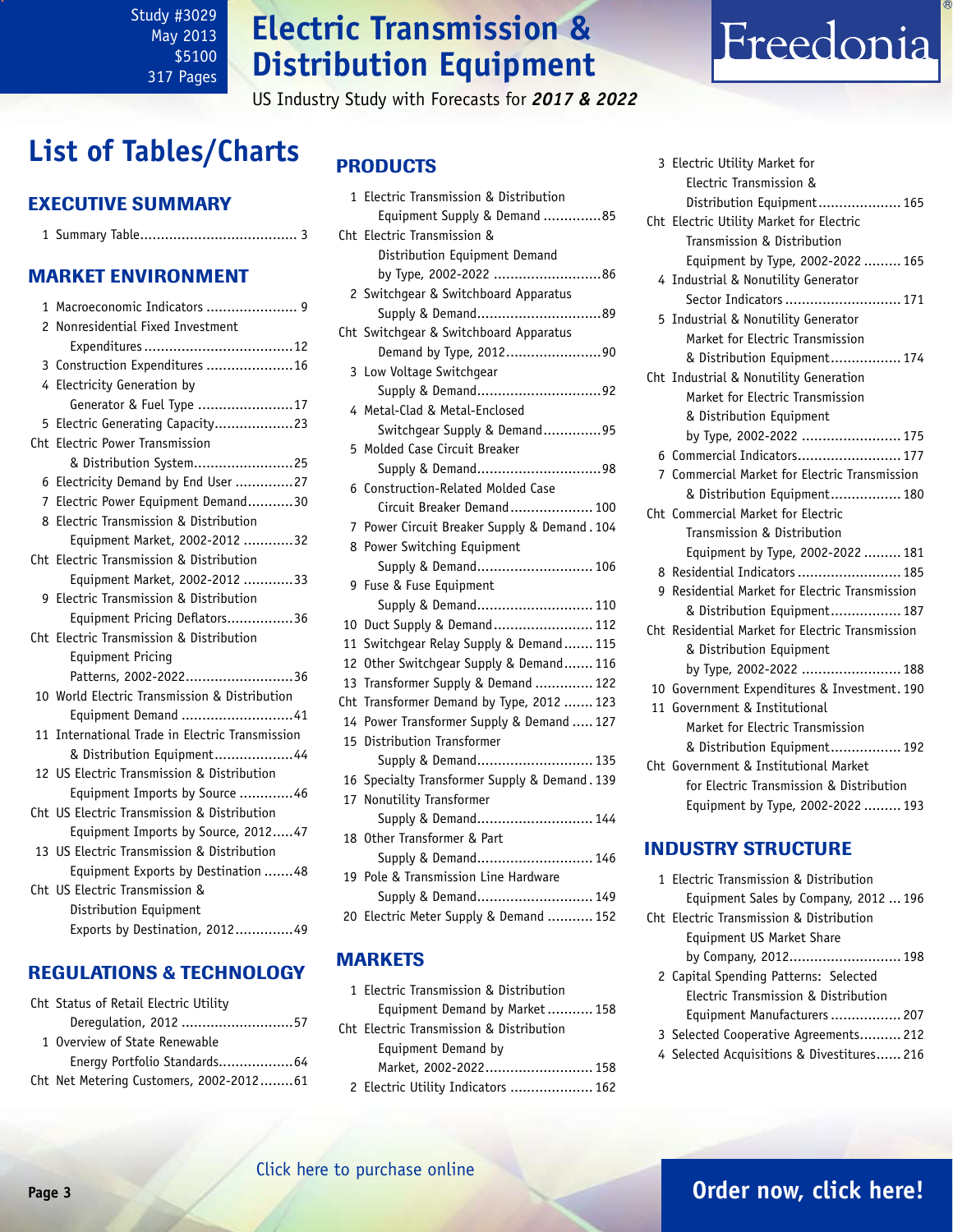## **Electric Transmission & Distribution Equipment**

Freedonia

US Industry Study with Forecasts for *2017 & 2022*

<span id="page-3-0"></span>*The rising utilization of renewable energy sources in electricity generation will drive market growth, as new installations will require more equipment to transmit power along the electric grid.*

## **US demand to rise 4.8% annually through 2017**

US demand for electric power transmission and distribution (T&D) equipment is forecast to climb 4.8 percent annually to \$30.4 billion in 2017, accelerating from the pace of the 2007-2012 period, when product sales in every major market for these products slowed. The rising utilization of renewable energy sources in electricity generation will drive market growth, as new installations will require a significant amount of equipment to transmit power along the electric grid. Independent power producers' (IPPs) and nonutility generators' (NUGs) expanding share of electricity generation will also stimulate gains since connecting new operations to the grid will require a significant investment in electric T&D equipment. In addition, the continued adoption of "smart" technologies will provide growth opportunities.

## **Residential market to post fastest growth**

Electric utilities will continue to be the largest customers for electric T&D equipment, representing over half of all product demand in 2017. The important industrial and nonutility generator market will account for one-third of all electric T&D equipment sales, supported by the growing importance of IPPs and NUGs. The greatest sales increases in this sector will be for switchgear products such as power circuit breakers and power switching equipment. Advances will reflect heavy investment by these

**US Electric Transmission & Distribution Equipment Demand, 2017** (\$30.4 billion) **Switchgear** Meters **Transformers** Pole & Line Hardwar photo: ABB

firms to protect sensitive industrial machinery and connect new facilities to the grid.

The residential market is expected to post the fastest gains in percentage terms through 2017, averaging 7.3 percent per annum after struggling between 2002 and 2012. Sales advances will be spurred by a marked rebound in residential construction expenditures and regulatory changes requiring increased use of arc-fault circuit interrupters. The commercial market is also projected to record above average growth as commercial construction activity recovers and use of sensitive electronics such as computers and security systems continues to climb.

## **Electric meters to lead gains**

Electric meters are expected to register the fastest sales increases of any electric T&D equipment product. The ongoing development of the "smart grid" and related demand for more costly "smart meters" will help spur meter value gains. The rising popularity of distributed generation and net metering programs, as well as the labor cost savings associated with use of smart meters, will also drive demand. Other products that will experience sizeable sales growth through 2017 include molded case circuit breakers, nonutility transformers, and power circuit breakers, supported by expansion of the industrial and nonutility generator market.

Copyright 2013 The Freedonia Group, Inc.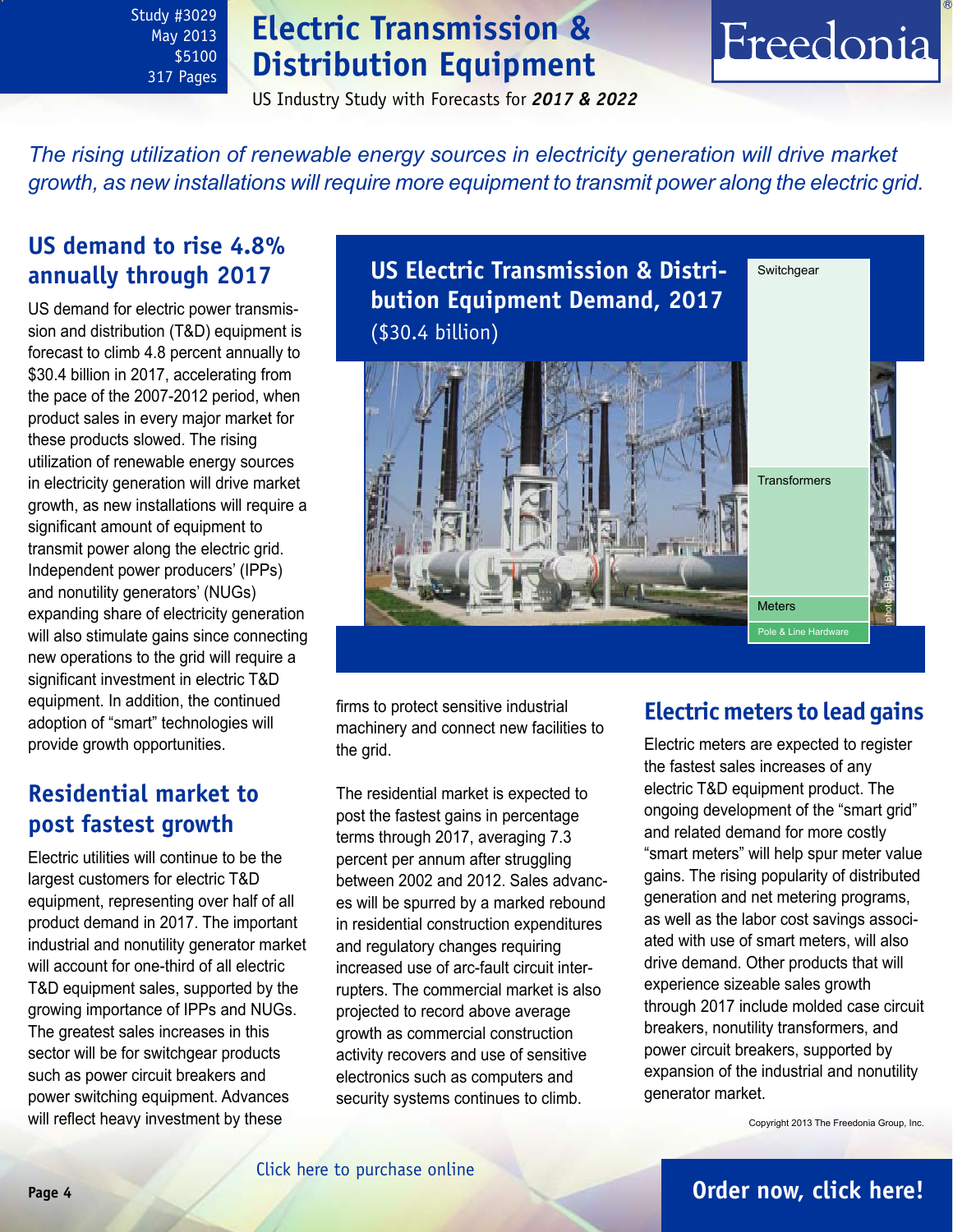## **Electric Transmission & Distribution Equipment**

US Industry Study with Forecasts for *2017 & 2022*

## <span id="page-4-0"></span>**Sample Text, Table & Chart**

#### **TABLE V-7**

Freedonia

#### **COMMERCIAL MARKET FOR ELECTRIC TRANSMISSION & DISTRIBUTION EQUIPMENT (million dollars)**

#### **markets**

tion expenditures

#### **Electric Power Transmission & Distribution Equipm**

Demand for electric power transmission and distribution ment in the commercial sector is expected to commercial sector is expected to commercial sector is expected to contract and  $\frac{1}{2}$ 



tor in the growth of the commercial market will be the expanded sensitive electrical equipment like computers and microproce cash registers. The susceptibility of these electronics to poor quality and power surges will lead to increased sales of sophi power distribution and protection equipment to protect them currents and voltage fluctuations. Furthermore, additional op will arise as more companies begin to employ environmentally

on-site power generation systems, which require protective switchgear to route power and protect circuitry and meters capable of reading inflows and outflows of electricity. To provide one example, in February 2013 Target announced the installation of fuel cells at two stores in California as part of a corporate program to incorporate on-site energy generation at its facilities. Other efforts include the installation of solar panels on the roofs of 26 Target stores. Nevertheless, moderate growth in commercial electricity demand, although a rebound from the declines posted between 2007 and 2012, will restrain sales gains.

As in some other markets, changing consumer preferen altered the product mix used in the commercial sector. More circuit breakers have replaced fuses in a vast majority of app Circuit breakers provide better equipment protection and con with advanced power distribution systems as well as cost say result of reduced need for replacement parts and maintenance fuses offer a lower initial cost, they require the use of more l

j Item 2002 2007 2012 2017 2022 Commercial Electric Demand (bil kWh)<sup>1</sup> \$ T&D equip/000 kWh electricity Commercial Market By Product: Switchgear Transformers **370 SAMPLE** By Sector: Mercantile & Service Office  $\overline{a}$  32  $\overline{a}$  485  $\overline{a}$ Lodging Food Sales & Service Warehouse  $&$  Other % commercial Total Electric T&D Equipment Demand **table**



## **Page 5 [Order now, click here!](#page-6-0)**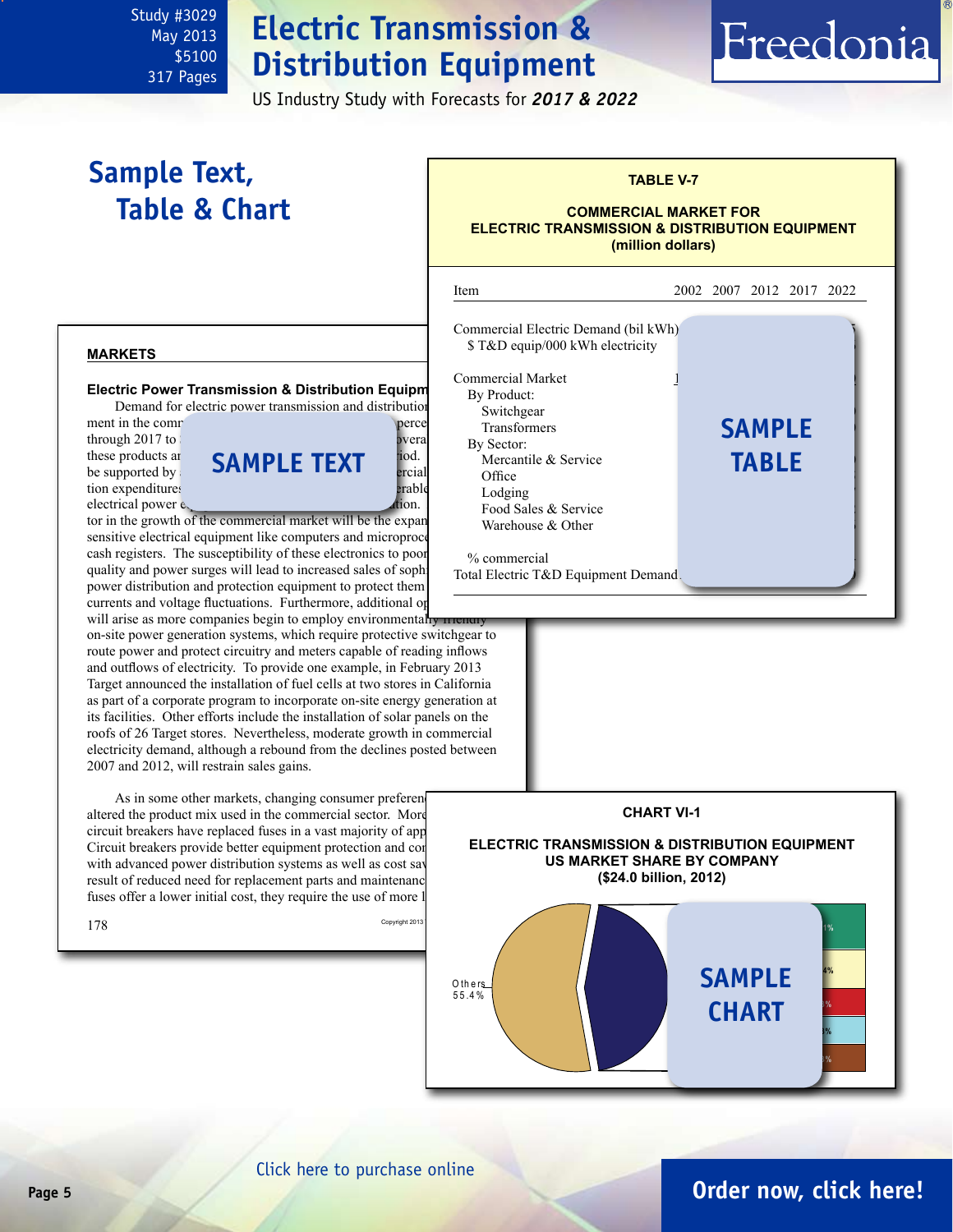## **Electric Transmission & Distribution Equipment**

US Industry Study with Forecasts for *2017 & 2022*

# Freedonia

#### <span id="page-5-0"></span>**TABLE IV-4 METAL-CLAD & METAL-ENCLOSED SWITCHGEAR SUPPLY & DEMAND (million dollars)** j Item 2002 2007 2012 2017 2022 Electric Utility Equip Expenditures (bil  $$ metal-clad/000$ elec utility eqp exp<sub>2</sub>$ Metal-Clad & Metal-Enclosed Demand1 Metal-Clad Switchgear Metal-Enclosed Load Interrupting Metal-Enclosed Low Voltage Metal-Enclosed Bus Bars + exports - imports Metal-Clad & Metal-Enclosed Shipments. **Sample Profile, Table & Forecast sample table**

### **COMPANY PROFILES**

**AZZ Incorporated** 1 Museum Place, Suite 500 3100 West 7th Street Fort Worth, TX 76107 817-810-0095 http://www.az

Revenues: \$2 Employment:

 $Key$  Products **FRUFILE** res. bus duct gear; and trans

 $components$  and  $b$  systems, protective relay panels, and other switch-

AZZ Incorporated manufactures and supplies lighting fixtures, bus duct, and electrical power distribution centers and assemblies for industrial, petrochemical, and power generation and transmission applications. The Company operates in two segments: Electrical and Industrial Products, and Galvanizing Services.

**sample**

**profile**

The Company participates in the US electric transmission and distribution equipment industry through the Electrical and Industrial Products segment. In FY 2013, the segment had revenues of \$234 million, of which the US accounted for \$190 million, and employed 850. The segment designs, manufactures, tests, and installs products that distribute electrical power under such brand names as ATKINSON, CGIT, CENTRAL ELECTRIC, CALVERT, and BLENKHORN & SAWLE brands. The segment operates through a number of subsidiaries, five of which participate in the US electric transmission and distribution equipment industry: Central Electric Company, Calvert Company, CGIT Systems Incorporated, Nuclear Logistics Incorporated (NLI), and Blenkhorn & Sawle Limited. The segment operates plants in Pittsburg,

 $230$  Copyright 2013 The Freedonia Group, Inc.

expand slower than switchgear demand overall through 2017, decelerating significantly from the gains posted between 2007 and 2012. The replacement market for these products is expected to experience healthy growth based on the increasing popularity of automated electrical distribution systems that incorporate metal-clad and metal-enclosed switchgear and allow for ..."

"The market for metal-clad and metal-enclosed switchgear will

--Section IV, pg. 93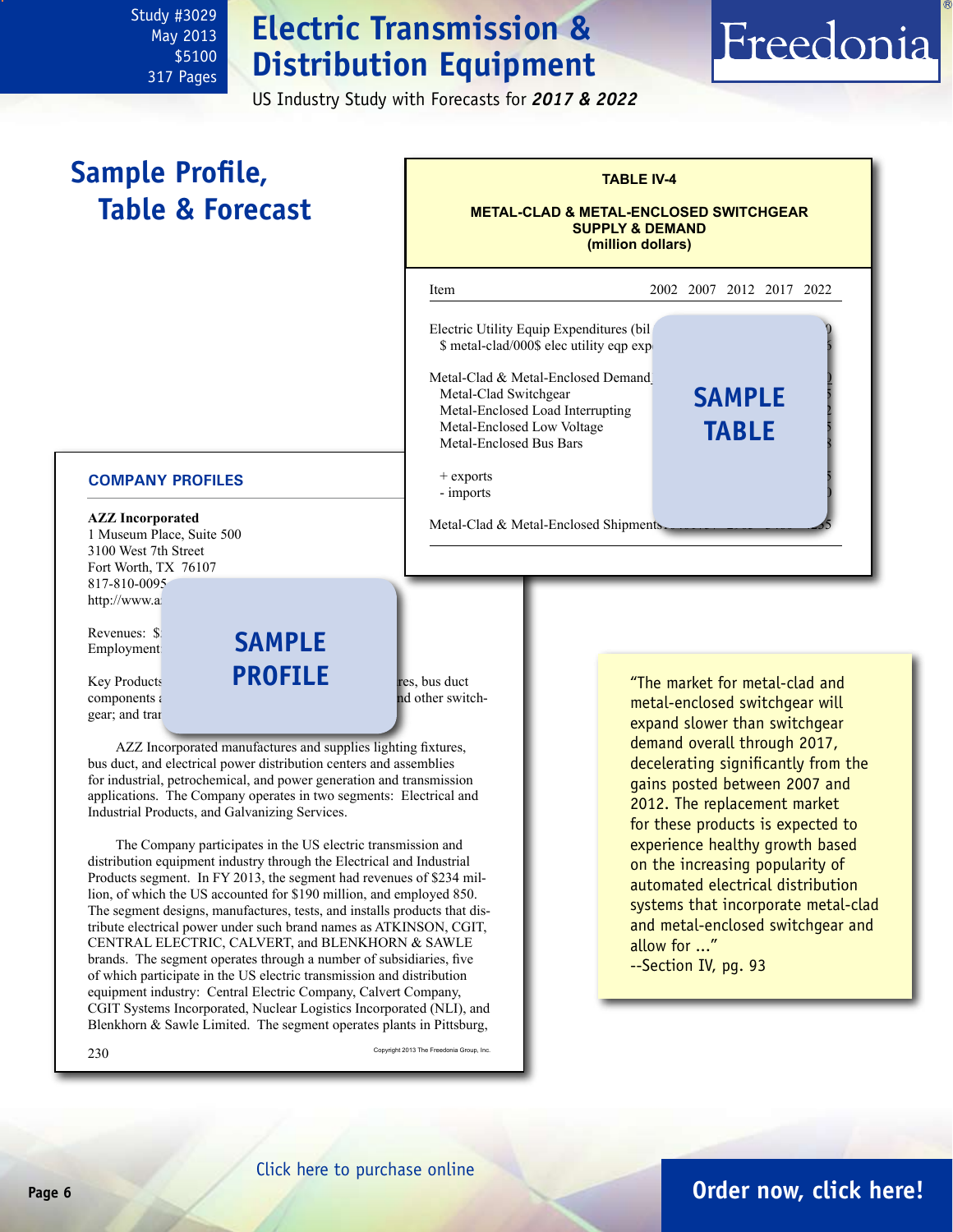## <span id="page-6-0"></span>**ORDER INFORMATION**

**Five Convenient Ways to Order**

INDUSTRY MARKET RESEARCH FOR BUSINESS LEADERS, STRATEGISTS, DECISION MAKERS

# Freedonia

**ONLINE: [www.freedoniagroup.com](http://www.freedoniagroup.com/DocumentDetails.aspx?Referrerid=FM-Bro&StudyID=3029)**

**MAIL: Print out and complete the order form and send to The Freedonia Group (see address at the bottom of this form)**

**PHONE: Call toll free, 800.927.5900 (US) or +1 440.684.9600**

**FAX: +1 440.646.0484 (US)**

**EMAIL: [info@freedoniagroup.com](mailto:info@freedoniagroup.com)**

#### **Free Handling & Shipping**

**There is NO charge for handling or UPS shipping in the US. Expect delivery in 3 to 5 business days. Outside the US, Freedonia provides free airmail service. Express delivery is available at cost.**

#### **Orders Outside of the US**

**Checks must be made payable in US funds, drawn against a US bank and mailed directly to The Freedonia Group. For wire transfers please contact our customer service department at info@ freedoniagroup.com. Credit cards accepted.**

#### **Credit Card Orders**

**For convenience, Freedonia accepts American Express, MasterCard or Visa. Credit card purchases must include account number, expiration date and authorized signature.**

#### **Save 15%**

**If you order three (3) different titles at the same time, you can receive a 15% discount. If your order is accompanied by a check or wire transfer, you may take a 5% cash discount (discounts do not apply to Corporate Use Licenses).**

#### **Corporate Use License**

**Now every decision maker in your organization can act on the key intelligence found in all Freedonia studies. For an additional \$2600, companies receive unlimited use of an electronic version (PDF) of the study. Place it on your intranet, e-mail it to coworkers around the world, or print it as many times as you like,** 

#### [Click here to learn more about](http://www.freedoniagroup.com/pdf/FreedoniaCULBro.pdf)  [the Corporate Use License](http://www.freedoniagroup.com/pdf/FreedoniaCULBro.pdf)

| <b>ORDER FORM</b><br><b>F-WEB.3029</b>                                                                                                                |                                                                                                                                                                                                                                     |
|-------------------------------------------------------------------------------------------------------------------------------------------------------|-------------------------------------------------------------------------------------------------------------------------------------------------------------------------------------------------------------------------------------|
| <b>Electric Transmission &amp;</b>                                                                                                                    |                                                                                                                                                                                                                                     |
|                                                                                                                                                       |                                                                                                                                                                                                                                     |
| Corporate Use License (add to study price) *<br>$+$ \$2600<br>П                                                                                       |                                                                                                                                                                                                                                     |
| Additional Print Copies @ \$600 each *<br>Total (including selected option) \$                                                                        |                                                                                                                                                                                                                                     |
| □ Enclosed is my check (5% discount) drawn on a US bank and payable to<br>The Freedonia Group, Inc., in US funds (Ohio residents add 7.75% sales tax) | Street<br>(No PO Box please)                                                                                                                                                                                                        |
|                                                                                                                                                       |                                                                                                                                                                                                                                     |
| □ Bill my company □ American Express □ MasterCard □ Visa                                                                                              | City/State/Zip                                                                                                                                                                                                                      |
| <b>MM</b><br>YY                                                                                                                                       |                                                                                                                                                                                                                                     |
| Credit Card #<br><b>Expiration Date</b>                                                                                                               |                                                                                                                                                                                                                                     |
|                                                                                                                                                       | Email <u>experience</u> and the contract of the contract of the contract of the contract of the contract of the contract of the contract of the contract of the contract of the contract of the contract of the contract of the con |

**\* Please check appropriate option and sign below to order an electronic version of the study.**

#### **Corporate Use License Agreement**

**The above captioned study may be stored on the company's intranet or shared directory, available to company employees. Copies of the study may be made, but the undersigned represents that distribution of the study will be limited to employees of the company.**

#### **Individual Use License Agreement**

**The undersigned hereby represents that the above captioned study will be used by only \_\_\_ individual(s) who are employees of the company and that the study will not be loaded on a network for multiple users. In the event that usage of the study changes, the Company will promptly notify Freedonia of such change and will pay to Freedonia the appropriate fee based on Freedonia's standard fee schedule then in effect. Note: Entire company corporate use license, add \$2600; one additional user, add \$600; two additional users, add \$1200; three additional users, add \$1800.**

**Signature Signature**

**The Freedonia Group, Inc. 767 Beta Drive • Cleveland, OH • 44143-2326 • USA • [Web site: www.freedoniagroup.com](http://www.freedoniagroup.com/Home.aspx?ReferrerId=FM-Bro) Tel US: 800.927.5900 or +1 440.684.9600 • Fax: +1 440.646.0484 • [e-mail: info@freedoniagroup.com](mailto:info@freedoniagroup.com)**